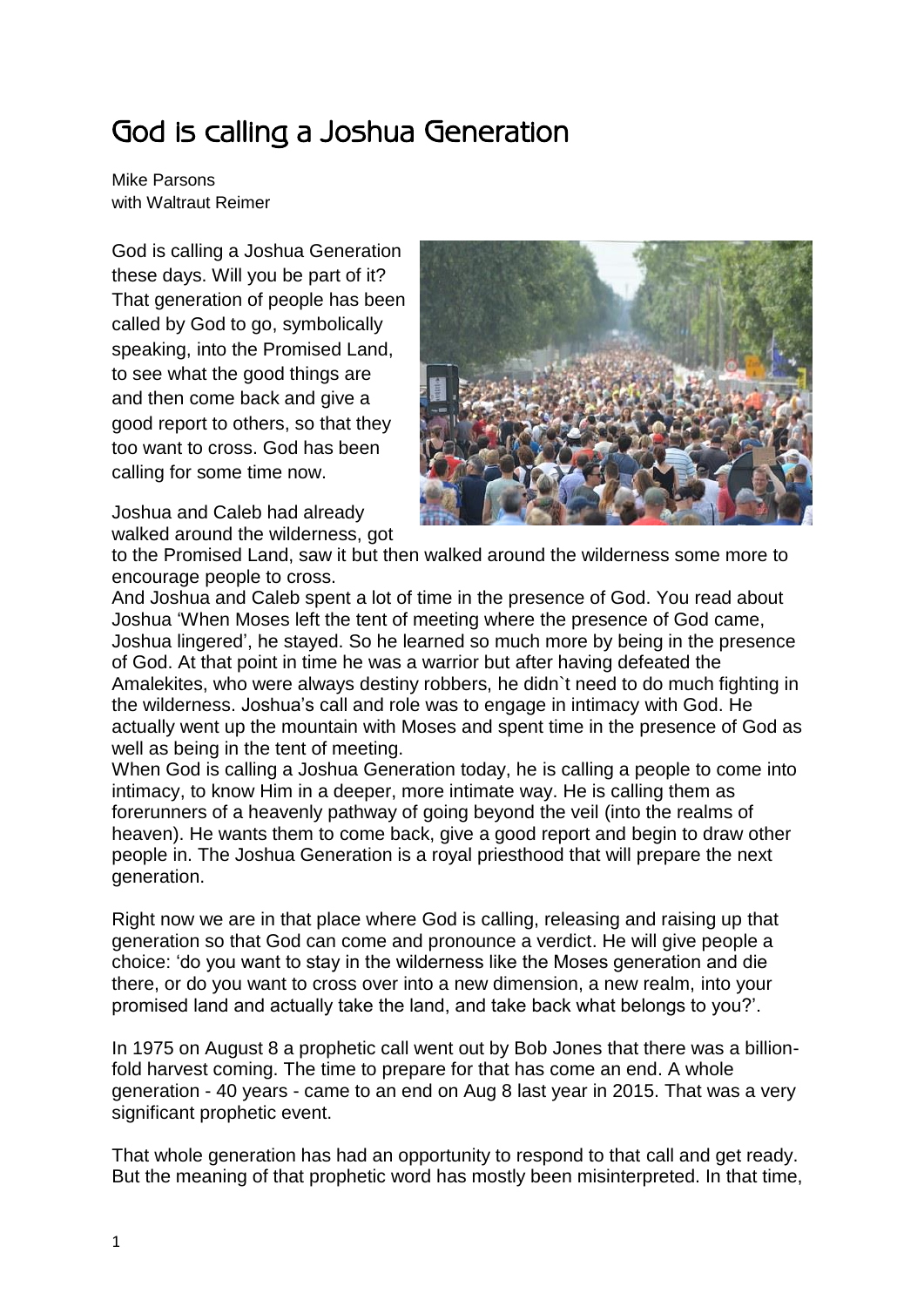since 1975, God released the whole prophetic movement, as well as the apostolic movement. Those orders were released but they failed to equip God`s people to engage heaven and become that Joshua generation they were supposed to become. They essentially built their own ministries.

Those people have been amazing stewards and miracle workers. We have seen amazing awesome things in terms of signs and wonders, revivals etc., but they have failed to equip the people. People have just not been taught to engage heaven themselves and to hear God prophetically, directly, who can apostolically receive visions and government and administrate because others did it for them from their own "mountains", their own ministries or spheres of influence.

That whole generation has built Moses ministries rather than equip a Joshua generation. They were mediators who have created dependant people. That is why God is saying 'No more'. The authority is basically being removed from that generation, and it`s going to be released to people who are the opposite. They are teaching and releasing people to hear God for themselves, to engage heaven themselves, find their vision and destiny directly from God, without a mediator. They will outwork it for themselves in relationship with other likeminded people.

The Moses generation built their own mountains and ministries rather than equip people to engage God in heaven. They have produced covering ministries rather than foundational floors to release living stones into their destiny. Anything that is a covering is obviously coming between you and God. If it's covering you then you don't have access other than to go through the covering, which is what God never intended to happen.

But the new foundational ministries of the Joshua Generation will release people to go directly to God for themselves, not create a dependence on others to hear God for them.

Joshua and Caleb went "beyond the veil" ahead of everybody else. They saw the land, saw all this wonderful fruit, honey, massive grapes etc. Yes, they did see all the giants too, but they came back with a good report, saying: 'This is our land we can go and take it'. They had a different spirit! All the others basically said 'Whoa, there's some good stuff there but there are giants and we are grasshoppers in their sight and in ours too, we can't take it'. And the whole generation from 20 years up till the end of army-service-age they all died in the wilderness because they failed to cross over into their inheritance.

Joshua and Caleb did cross over, but they had to go another 40 years through the wilderness. It was during this time that they learned to linger in the presence of God and in the tent of meeting, go up the mountain to meet God and through all of that build a deep intimate relationship with Him.

Because the Moses generation has failed to do that, those mentors for the coming billion-fold harvest were never equipped for their own supernatural inheritance as well as to mentor and prepare others for the final end-time harvest. The focus of the Moses generation was more on the harvest itself than on equipping a whole generation to mentor the harvest.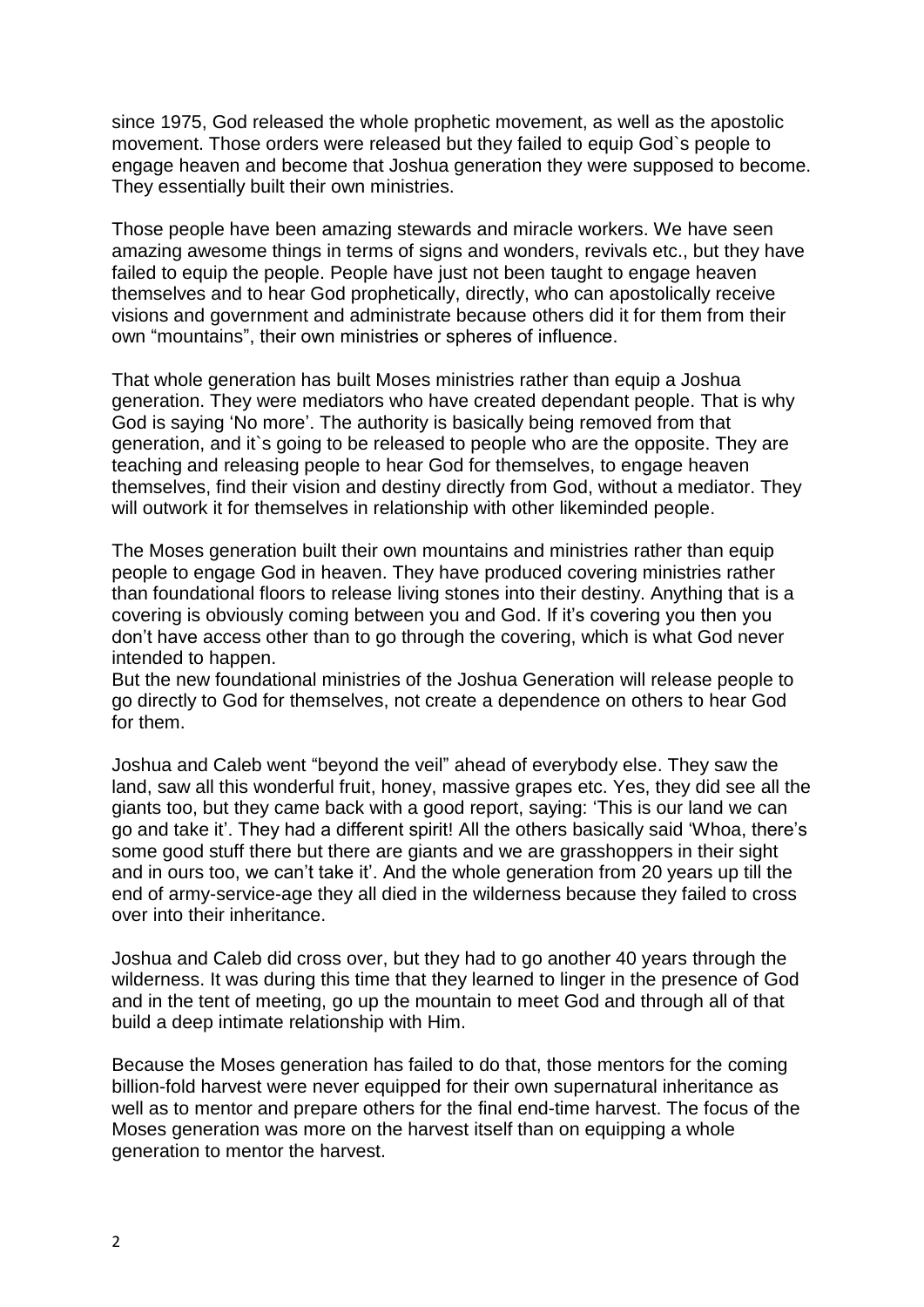God is calling that generation forth today. Caleb and Joshua were of the older generation; but how they lived, how they believed, how they acted, what they did – that was what set them apart from their contemporaries and inspired the younger generation. They are a key to understanding what it takes to inherit, what it takes to become a Joshua generation today.

Where the Moses generation failed, the Joshua generation will equip a harvest of a billion labourers in the supernatural. I say 'in the supernatural' because we cannot succeed by natural means in all that lies in store for us; it is going to have to be achieved by supernatural means, and by a people equipped to operate in the fullness of God's kingdom power.

That is why we have to take back ground that has been given to the enemy. Occult and New Age people are operating in counterfeit spiritual power. They are doing things that we should have done in the true power of God. We need to take back that territory, in the face of intense opposition (and most of that opposition will come from within the church). If we want to see this next generation raised up, we need to begin to operate in the realm of the supernatural beyond what any of us have experienced so far. We have to make ourselves ready for a whole new revelation of the supernatural, and when we are ready God will lead us into it.

The Joshua generation will experience the land for themselves, but will also equip others to be able to live in the Promised Land and to fully possess it. It will mean living in a completely different dimension in terms of the supernatural.

We are all called to enter: some of us are called to go before, and to equip, but all of us are called to enter. Or you can choose to be like those who turned down God's invitation and died in the wilderness. Everyone has that choice, but God is inviting people to enter in. Even in Joshua's day, there were people who crossed the Jordan, were part of fighting the battles, and yet they chose to go back and live on the other side. Two and a half tribes or nearly a quarter of them went back.

There are some ministries who have been forerunner ministries, who have been in

the forefront of what God is doing, but who will choose to go back, and as a result will miss out on the fullness of their inheritance. Don't be one of those. Chose to be part of a generation who enters in, possesses and enjoys the land; and who equips others to come in and do the same.

What we may not have realised fully up to now is that our Promised Land is not only about earthly things. To operate in the fullness of the kingdom, we need to operate in heavenly as well as earthly realms. Some of our "spying out" will be done in the realms of earth, but some will be in the realms of heaven.

God is offering all of us access to the heavenly realms now, because Jesus has opened them up for us – that is what was signified by the veil of the temple being torn in



two at the moment of His death. His purpose is that we can experience everything